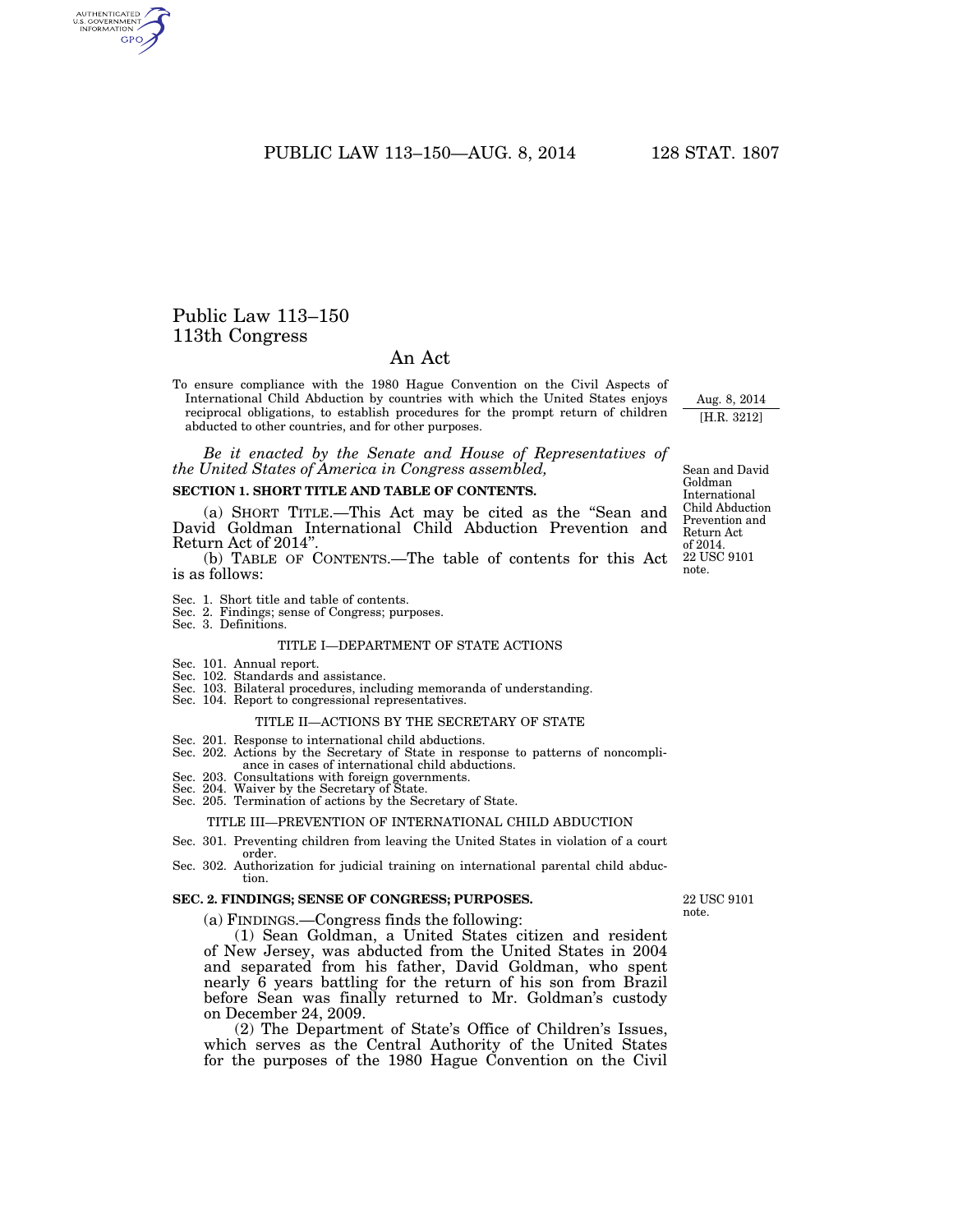Aspects of International Child Abduction (referred to in this Act as the "Hague Abduction Convention"), has received thousands of requests since 2007 for assistance in the return to the United States of children who have been wrongfully abducted by a parent or other legal guardian to another country.

(3) For a variety of reasons reflecting the significant obstacles to the recovery of abducted children, as well as the legal and factual complexity involving such cases, not all cases are reported to the Central Authority of the United States.

 $(4)$  More than 1,000 outgoing international child abductions are reported every year to the Central Authority of the United States, which depends solely on proactive reporting of abduction cases.

(5) Only about one-half of the children abducted from the United States to countries with which the United States enjoys reciprocal obligations under the Hague Abduction Convention are returned to the United States.

(6) The United States and other Convention countries have expressed their desire, through the Hague Abduction Convention, ''to protect children internationally from the harmful effects of their wrongful removal or retention and to establish procedures to ensure their prompt return to the State of their habitual residence, as well as to secure protection for rights of access.''

(7) Compliance by the United States and other Convention countries depends on the actions of their designated central authorities, the performance of their judicial systems as reflected in the legal process and decisions rendered to enforce or effectuate the Hague Abduction Convention, and the ability and willingness of their law enforcement authorities to ensure the swift enforcement of orders rendered pursuant to the Hague Abduction Convention.

(8) According to data from the Department of State, approximately 40 percent of abduction cases involve children taken from the United States to countries with which the United States does not have reciprocal obligations under the Hague Abduction Convention or other arrangements relating to the resolution of abduction cases.

(9) According to the Department of State's April 2010 Report on Compliance with the Hague Convention on the Civil Aspects of International Child Abduction, ''parental child abduction jeopardizes the child and has substantial long-term consequences for both the child and the left-behind parent.''

(10) Few left-behind parents have the extraordinary financial resources necessary—

(A) to pursue individual civil or criminal remedies in both the United States and a foreign country, even if such remedies are available; or

(B) to engage in repeated foreign travel to attempt to obtain the return of their children through diplomatic or other channels.

(11) Military parents often face additional complications in resolving abduction cases because of the challenges presented by their military obligations.

(12) In addition to using the Hague Abduction Convention to achieve the return of abducted children, the United States has an array of Federal, State, and local law enforcement,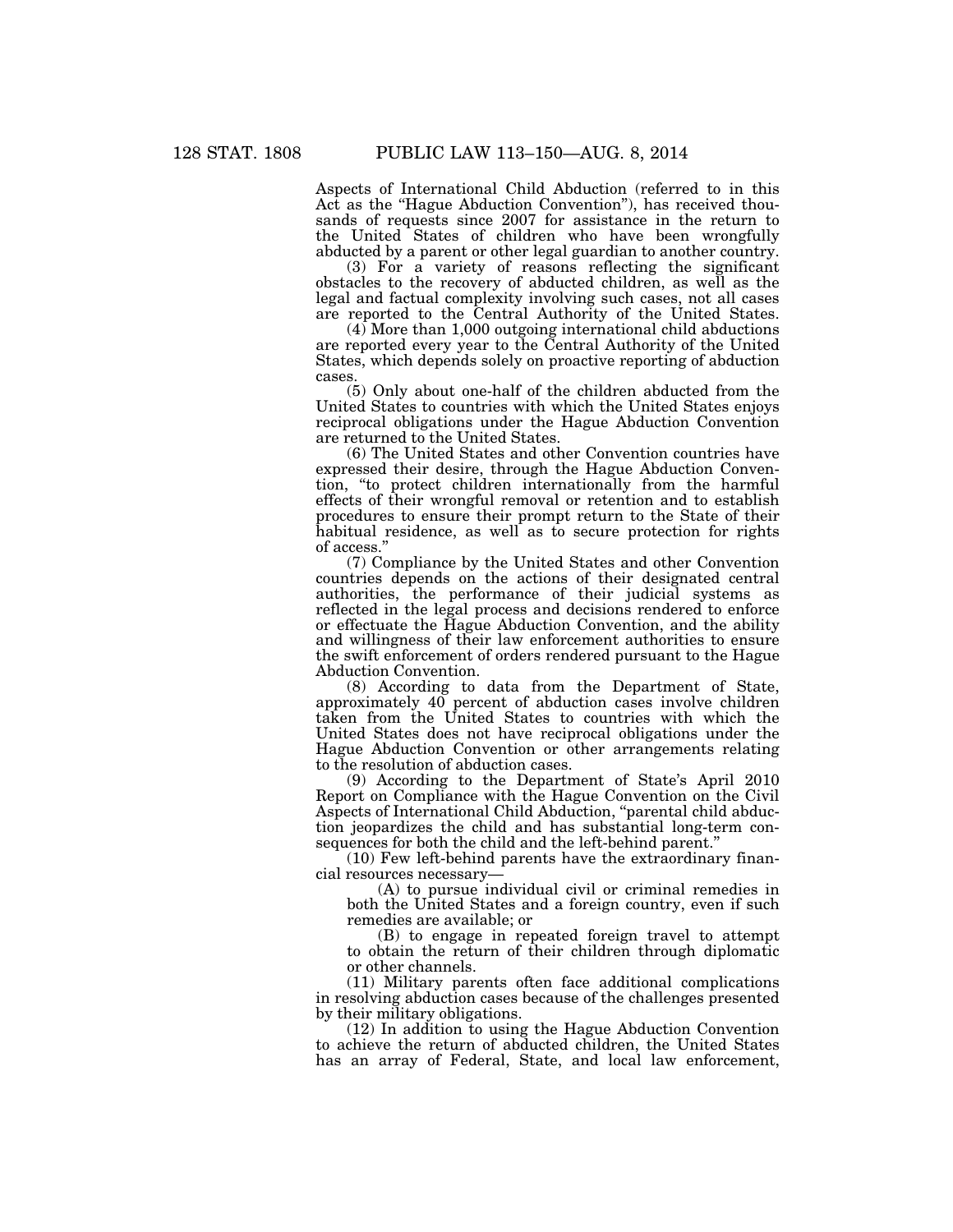criminal justice, and judicial tools at its disposal to prevent international abductions.

(13) Federal agencies tasked with preventing international abductions have indicated that the most effective way to stop international child abductions is while they are in progress, rather than after the child has been removed to a foreign destination.

(14) Parental awareness of abductions in progress, rapid response by relevant law enforcement, and effective coordination among Federal, State, local, and international stakeholders are critical in preventing such abductions.

(15) A more robust application of domestic tools, in cooperation with international law enforcement entities and appropriate application of the Hague Abduction Convention could—

(A) discourage some parents from attempting abductions;

(B) block attempted abductions at ports of exit; and (C) help achieve the return of more abducted children.

(b) SENSE OF CONGRESS.—It is the sense of Congress that the United States should set a strong example for other Convention countries in the timely location and prompt resolution of cases involving children abducted abroad and brought to the United States.

(c) PURPOSES.—The purposes of this Act are—

(1) to protect children whose habitual residence is the United States from wrongful abduction;

(2) to assist left-behind parents in quickly resolving cases and maintaining safe and predictable contact with their child while an abduction case is pending;

(3) to protect the custodial rights of parents, including military parents, by providing the parents, the judicial system, and law enforcement authorities with the information they need to prevent unlawful abduction before it occurs;

(4) to enhance the prompt resolution of abduction and access cases;

(5) to detail an appropriate set of actions to be undertaken by the Secretary of State to address persistent problems in the resolution of abduction cases;

(6) to establish a program to prevent wrongful abductions; and

(7) to increase interagency coordination in preventing international child abduction by convening a working group composed of presidentially appointed and Senate confirmed officials from the Department of State, the Department of Homeland Security, and the Department of Justice.

### **SEC. 3. DEFINITIONS.**

In this Act:

(1) ABDUCTED CHILD.—The term ''abducted child'' means a child who is the victim of international child abduction.

(2) ABDUCTION.—The term ''abduction'' means the alleged wrongful removal of a child from the child's country of habitual residence, or the wrongful retention of a child outside such country, in violation of a left-behind parent's custodial rights, including the rights of a military parent.

(3) ABDUCTION CASE.—The term ''abduction case'' means a case that—

22 USC 9101.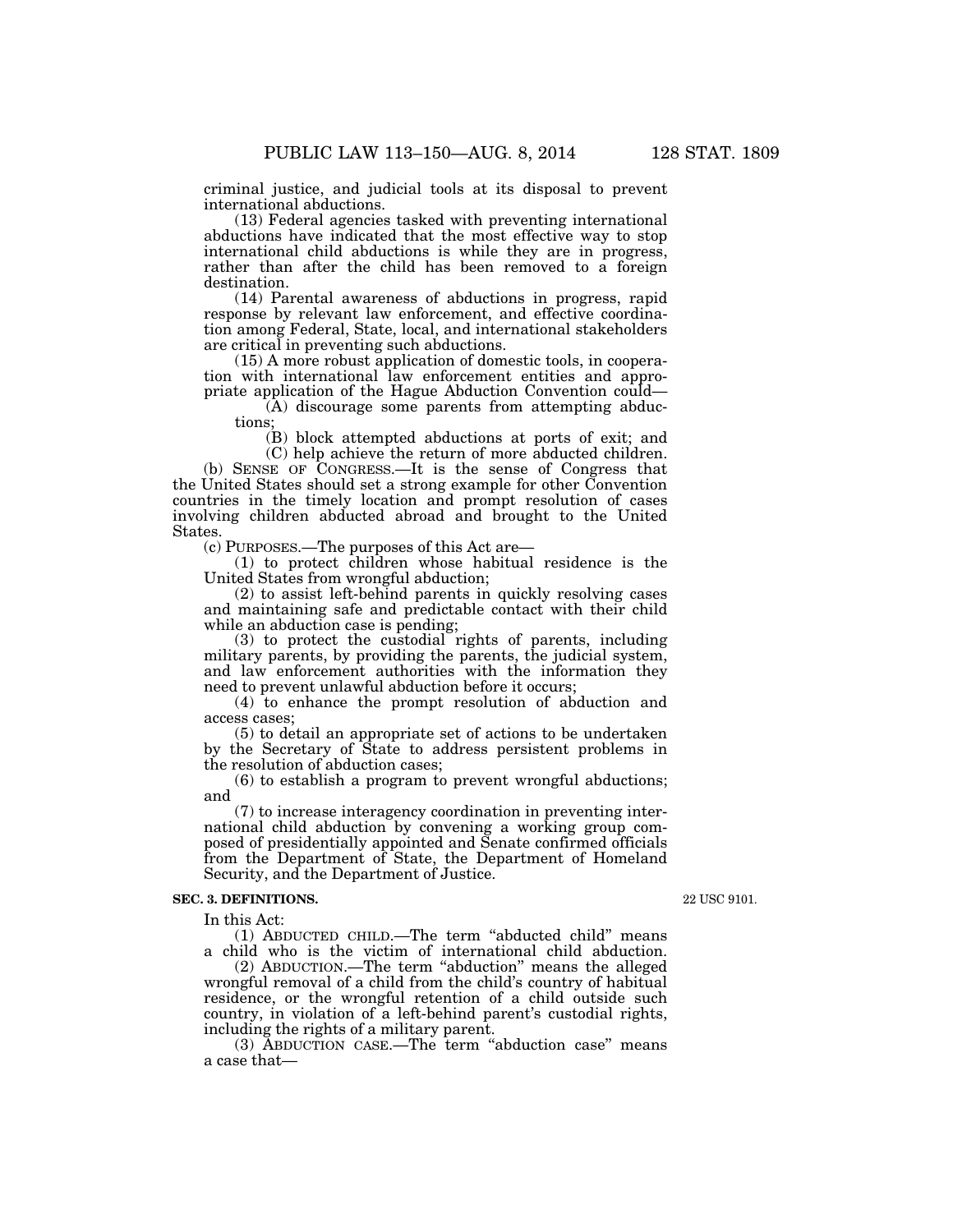(A) has been reported to the Central Authority of the United States by a left-behind parent for the resolution of an abduction; and

(B) meets the criteria for an international child abduction under the Hague Abduction Convention, regardless of whether the country at issue is a Convention country.

(4) ACCESS CASE.—The term ''access case'' means a case involving an application filed with the Central Authority of the United States by a parent seeking rights of access.

(5) ANNUAL REPORT.—The term ''Annual Report'' means the Annual Report on International Child Abduction required under section 101.

(6) APPLICATION.—The term ''application'' means—

(A) in the case of a Convention country, the application required pursuant to article 8 of the Hague Abduction Convention;

(B) in the case of a bilateral procedures country, the formal document required, pursuant to the provisions of the applicable arrangement, to request the return of an abducted child or to request rights of access, as applicable; and

(C) in the case of a non-Convention country, the formal request by the Central Authority of the United States to the Central Authority of such country requesting the return of an abducted child or for rights of contact with an abducted child.

(7) APPROPRIATE CONGRESSIONAL COMMITTEES.—The term ''appropriate congressional committees'' means the Committee on Foreign Relations of the Senate and the Committee on Foreign Affairs of the House of Representatives.

(8) BILATERAL PROCEDURES.—The term ''bilateral procedures'' means any procedures established by, or pursuant to, a bilateral arrangement, including a Memorandum of Understanding between the United States and another country, to resolve abduction and access cases, including procedures to address interim contact matters.

(9) BILATERAL PROCEDURES COUNTRY.—The term ''bilateral procedures country'' means a country with which the United States has entered into bilateral procedures, including Memoranda of Understanding, with respect to child abductions.

(10) CENTRAL AUTHORITY.—The term ''Central Authority'' means—

(A) in the case of a Convention country, the meaning given such term in article 6 of the Hague Abduction Convention;

(B) in the case of a bilateral procedures country, the official entity designated by the government of the bilateral procedures country within the applicable memorandum of understanding pursuant to section  $103(b)(1)$  to discharge the duties imposed on the entity; and

(C) in the case of a non-Convention country, the foreign ministry or other appropriate authority of such country. (11) CHILD.—The term ''child'' means an individual who

has not attained 16 years of age.

(12) CONVENTION COUNTRY.—The term ''Convention country'' means a country for which the Hague Abduction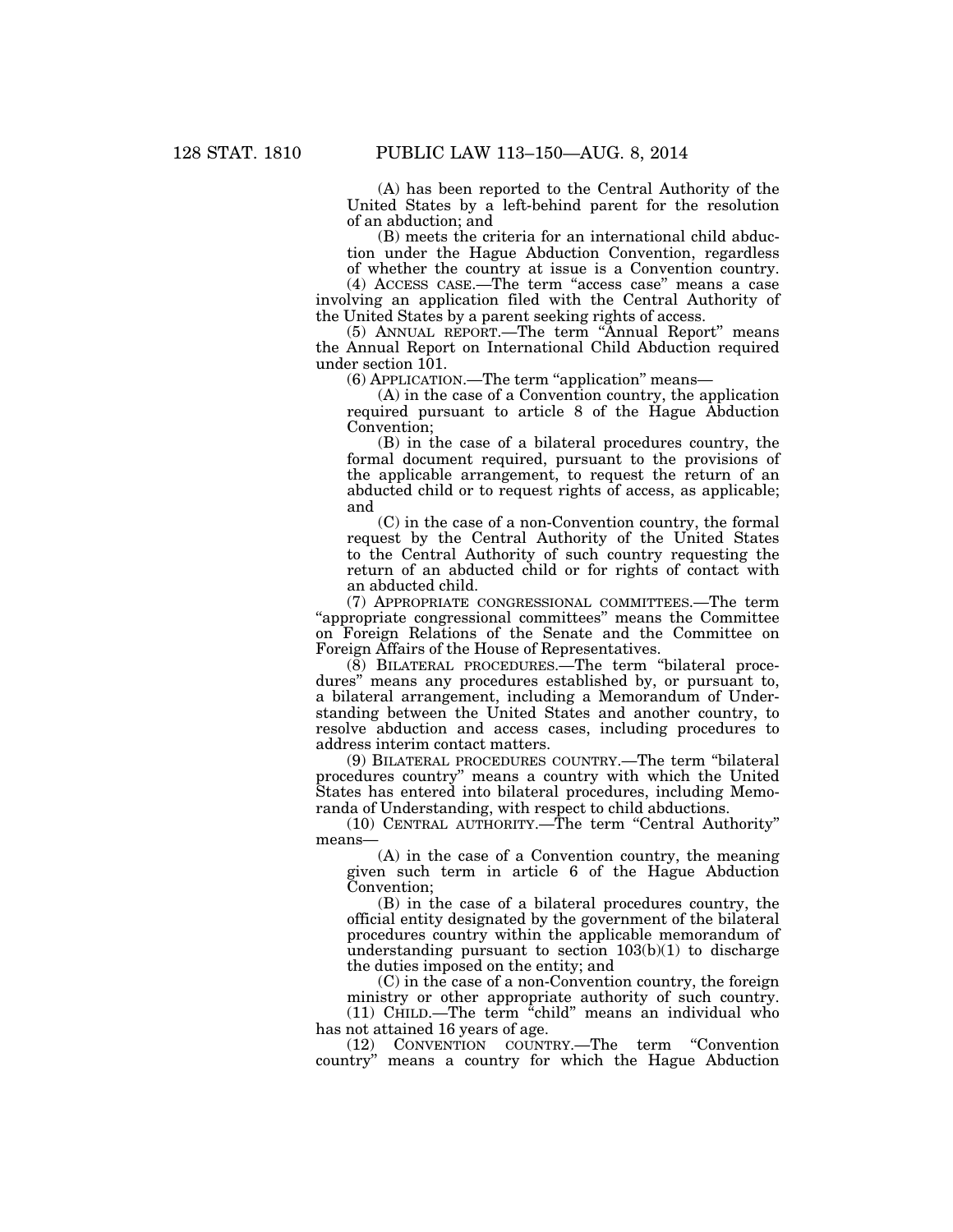Convention has entered into force with respect to the United States.

(13) HAGUE ABDUCTION CONVENTION.—The term ''Hague Abduction Convention'' means the Convention on the Civil Aspects of International Child Abduction, done at The Hague October 25, 1980.

(14) INTERIM CONTACT.—The term ''interim contact'' means the ability of a left-behind parent to communicate with or visit an abducted child during the pendency of an abduction case.

(15) LEFT-BEHIND PARENT.—The term ''left-behind parent'' means an individual or legal custodian who alleges that an abduction has occurred that is in breach of rights of custody attributed to such individual.

(16) NON-CONVENTION COUNTRY.—The term ''non-Convention country'' means a country in which the Hague Abduction Convention has not entered into force with respect to the United States.

(17) OVERSEAS MILITARY DEPENDENT CHILD.—The term ''overseas military dependent child'' means a child whose habitual residence is the United States according to United States law even though the child is residing outside the United States with a military parent.

(18) OVERSEAS MILITARY PARENT.—The term ''overseas military parent'' means an individual who—

(A) has custodial rights with respect to a child; and (B) is serving outside the United States as a member

of the United States Armed Forces.

(19) PATTERN OF NONCOMPLIANCE.—

(A) IN GENERAL.—The term ''pattern of noncompliance'' means the persistent failure—

(i) of a Convention country to implement and abide by provisions of the Hague Abduction Convention;

(ii) of a non-Convention country to abide by bilateral procedures that have been established between the United States and such country; or

(iii) of a non-Convention country to work with the Central Authority of the United States to resolve abduction cases.

(B) PERSISTENT FAILURE.—Persistent failure under subparagraph (A) may be evidenced in a given country by the presence of 1 or more of the following criteria:

(i) Thirty percent or more of the total abduction cases in such country are unresolved abduction cases.

(ii) The Central Authority regularly fails to fulfill its responsibilities pursuant to—

(I) the Hague Abduction Convention; or

(II) any bilateral procedures between the United States and such country.

(iii) The judicial or administrative branch, as applicable, of the national government of a Convention country or a bilateral procedures country fails to regularly implement and comply with the provisions of the Hague Abduction Convention or bilateral procedures, as applicable.

(iv) Law enforcement authorities regularly fail to enforce return orders or determinations of rights of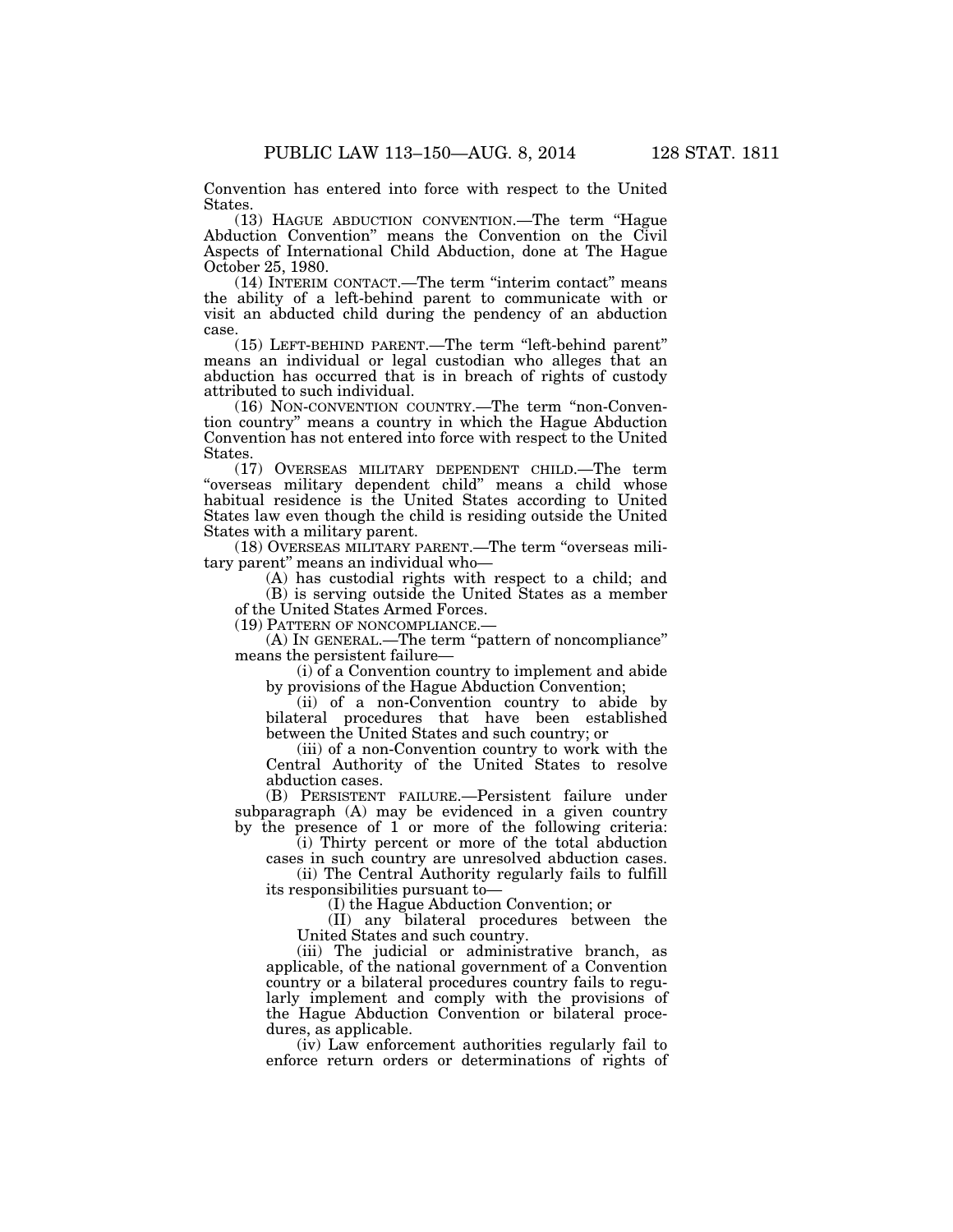access rendered by the judicial or administrative authorities of the government of the country in abduction cases.

(20) RIGHTS OF ACCESS.—The term ''rights of access'' means the establishment of rights of contact between a child and a parent seeking access in Convention countries—

(A) by operation of law;

(B) through a judicial or administrative determination; or

(C) through a legally enforceable arrangement between the parties.

 $(21)$  RIGHTS OF CUSTODY.—The term "rights of custody" means rights of care and custody of a child, including the right to determine the place of residence of a child, under the laws of the country in which the child is a habitual resident—

> (A) attributed to an individual or legal custodian; and (B) arising—

(i) by operation of law; or

(ii) through a judicial or administrative decision; or

(iii) through a legally enforceable arrangement between the parties.

(22) RIGHTS OF INTERIM CONTACT.—The term "rights of interim contact'' means the rights of contact between a child and a left-behind parent, which has been provided as a provisional measure while an abduction case is pending, under the laws of the country in which the child is located—

(A) by operation of law; or

(B) through a judicial or administrative determination; or

(C) through a legally enforceable arrangement between the parties.

(23) UNRESOLVED ABDUCTION CASE.—

(A) IN GENERAL.—Subject to subparagraph (B), the term ''unresolved abduction case'' means an abduction case that remains unresolved for a period that exceeds 12 months after the date on which the completed application for return of the child is submitted for determination to the judicial or administrative authority, as applicable, in the country in which the child is located.

(B) RESOLUTION OF CASE.—An abduction case shall be considered to be resolved if—

(i) the child is returned to the country of habitual residence, pursuant to the Hague Abduction Convention or other appropriate bilateral procedures, if applicable;

(ii) the judicial or administrative branch, as applicable, of the government of the country in which the child is located has implemented, and is complying with, the provisions of the Hague Abduction Convention or other bilateral procedures, as applicable;

(iii) the left-behind parent reaches a voluntary arrangement with the other parent;

(iv) the left-behind parent submits a written withdrawal of the application or the request for assistance to the Department of State;

Time period.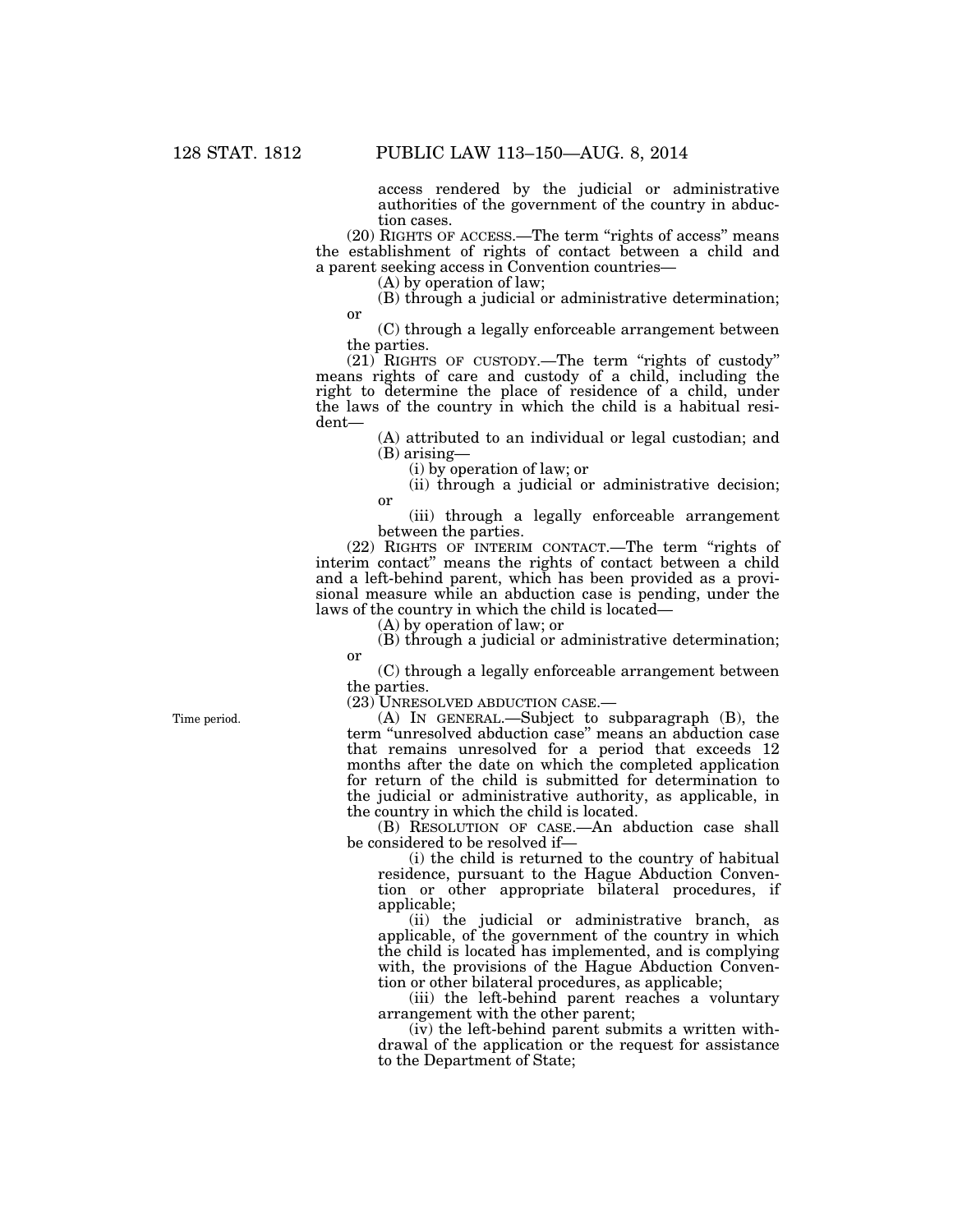(v) the left-behind parent cannot be located for 1 year despite the documented efforts of the Department of State to locate the parent; or

(vi) the child or left-behind parent is deceased.

# **TITLE I—DEPARTMENT OF STATE ACTIONS**

### **SEC. 101. ANNUAL REPORT.**

(a) IN GENERAL.—Not later than April 30 of each year, the Secretary of State shall submit to the appropriate congressional committees an Annual Report on International Child Abduction. The Secretary shall post the Annual Report to the publicly accessible website of the Department of State.

(b) CONTENTS.—Each Annual Report shall include—

(1) a list of all countries in which there were 1 or more abduction cases, during the preceding calendar year, relating to a child whose habitual residence is the United States, including a description of whether each such country—

 $\tilde{A}$ ) is a Convention country;

(B) is a bilateral procedures country;

(C) has other procedures for resolving such abductions; or

(D) adheres to no protocols with respect to child abduction;

(2) for each country with respect to which there were 5 or more pending abduction cases, during the preceding year, relating to a child whose habitual residence is the United States—

(A) the number of such new abduction and access cases reported during the preceding year;

(B) for Convention and bilateral procedures countries—

(i) the number of abduction and access cases that the Central Authority of the United States transmitted to the Central Authority of such country; and

(ii) the number of abduction and access cases that were not submitted by the Central Authority to the judicial or administrative authority, as applicable, of such country;

(C) the reason for the delay in submission of each case identified in subparagraph (B)(ii) by the Central Authority of such country to the judicial or administrative authority of that country;

(D) the number of unresolved abduction and access cases, and the length of time each case has been pending;

(E) the number and percentage of unresolved abduction cases in which law enforcement authorities have—

(i) not located the abducted child;

(ii) failed to undertake serious efforts to locate the abducted child; and

(iii) failed to enforce a return order rendered by the judicial or administrative authorities of such country;

(F) the total number and the percentage of the total number of abduction and access cases, respectively, resolved during the preceding year;

22 USC 9111.

Public information. Web posting.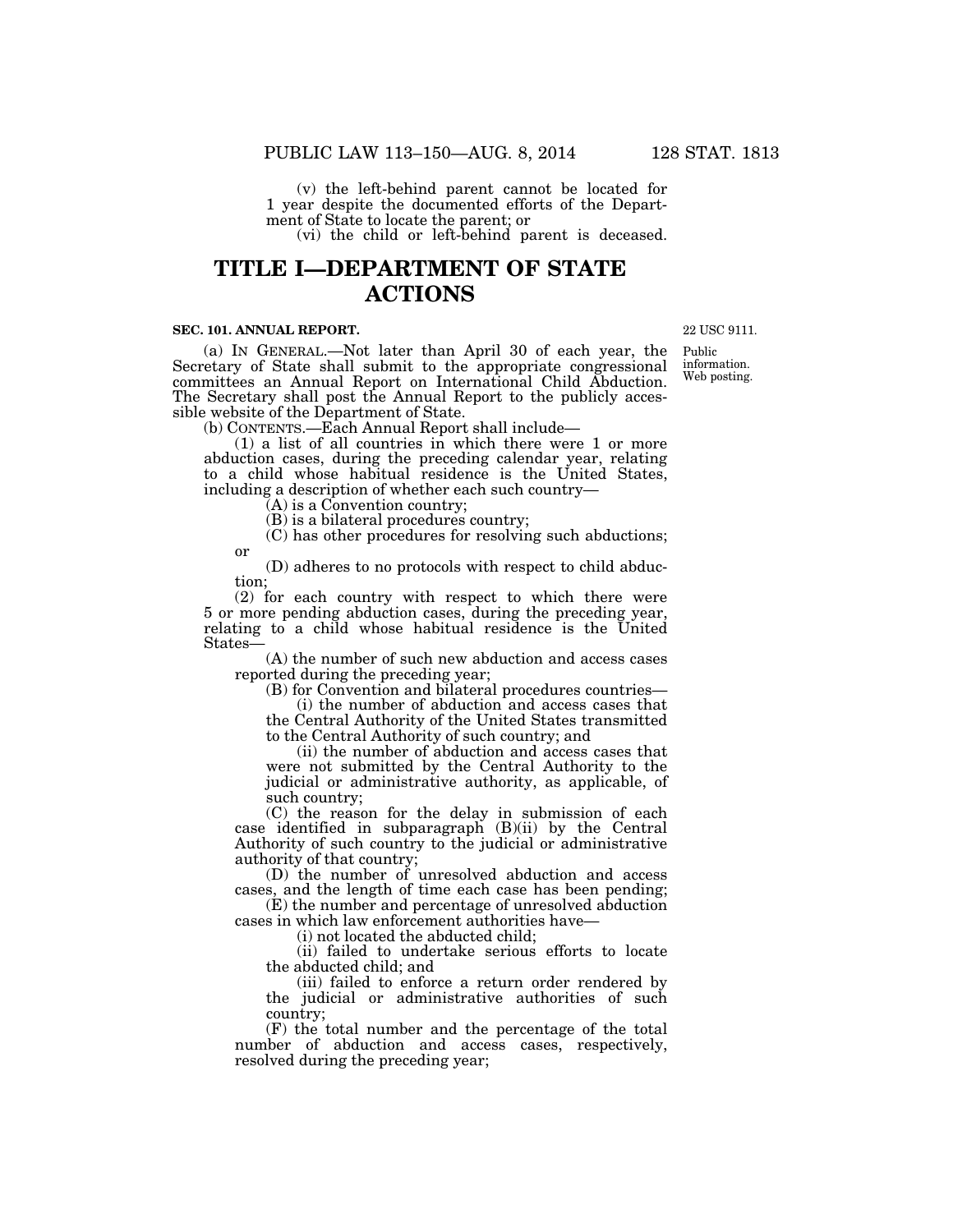(G) recommendations to improve the resolution of abduction and access cases; and

(H) the average time it takes to locate a child;

(3) the number of abducted children whose habitual residence is in the United States and who were returned to the United States from—

(A) Convention countries;

(B) bilateral procedures countries;

(C) countries having other procedures for resolving such abductions; or

(D) countries adhering to no protocols with respect to child abduction;

(4) a list of Convention countries and bilateral procedures countries that have failed to comply with any of their obligations under the Hague Abduction Convention or bilateral procedures, as applicable, with respect to the resolution of abduction and access cases;

(5) a list of countries demonstrating a pattern of noncompliance and a description of the criteria on which the determination of a pattern of noncompliance for each country is based;

(6) information on efforts by the Secretary of State to encourage non-Convention countries—

(A) to ratify or accede to the Hague Abduction Convention;

(B) to enter into or implement other bilateral procedures, including memoranda of understanding, with the United States; and

(C) to address pending abduction and access cases; (7) the number of cases resolved without abducted children being returned to the United States from Convention countries, bilateral procedures countries, or other non-Convention countries;

(8) a list of countries that became Convention countries with respect to the United States during the preceding year; and

(9) information about efforts to seek resolution of abduction cases of children whose habitual residence is in the United States and whose abduction occurred before the Hague Abduction Convention entered into force with respect to the United States.

(c) EXCEPTIONS.—Unless a left-behind parent provides written permission to the Central Authority of the United States to include personally identifiable information about the parent or the child in the Annual Report, the Annual Report may not include any personally identifiable information about any such parent, child, or party to an abduction or access case involving such parent or child.

(d) ADDITIONAL SECTIONS.—Each Annual Report shall also include—

(1) information on the number of unresolved abduction cases affecting military parents;

(2) a description of the assistance offered to such military parents;

(3) information on the use of airlines in abductions, voluntary airline practices to prevent abductions, and recommendations for best airline practices to prevent abductions;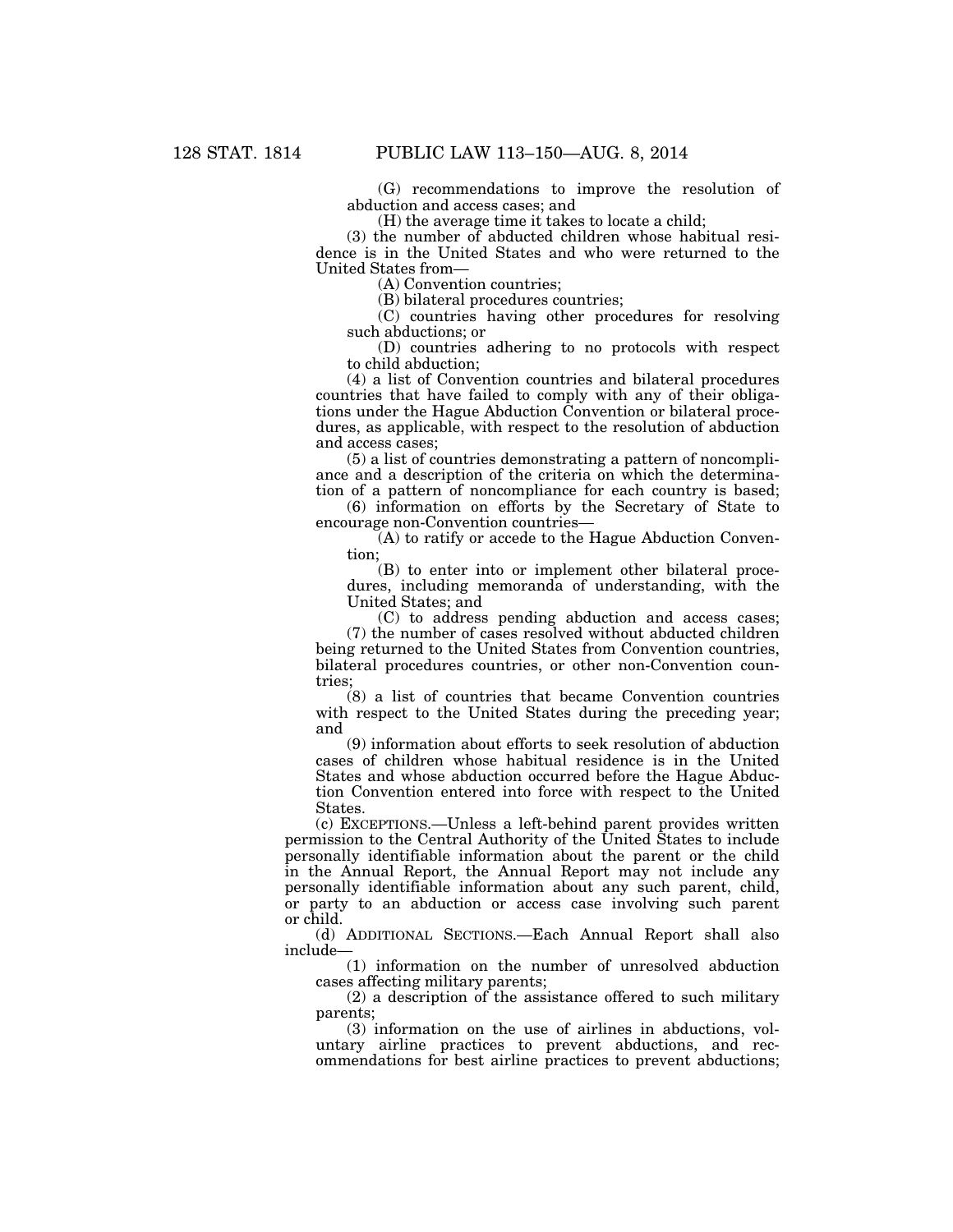(4) information on actions taken by the Central Authority of the United States to train domestic judges in the application of the Hague Abduction Convention; and

(5) information on actions taken by the Central Authority of the United States to train United States Armed Forces legal assistance personnel, military chaplains, and military family support center personnel about—

(A) abductions;

(B) the risk of loss of contact with children; and

(C) the legal means available to resolve such cases. (e) REPEAL OF THE HAGUE ABDUCTION CONVENTION COMPLI- ANCE REPORT.—Section 2803 of the Foreign Affairs Reform and Restructuring Act of 1998 (42 U.S.C. 11611) is repealed.<br>(f) NOTIFICATION TO CONGRESS ON COUNTRIES IN NONCOMPLI-

 $ANEE$ .— (1) In GENERAL.—The Secretary of State shall include, in

a separate section of the Annual Report, the Secretary's determination, pursuant to the provisions under section 202(b), of whether each country listed in the report has engaged in a pattern of noncompliance in cases of child abduction during the preceding 12 months.

 $(2)$  CONTENTS.—The section described in paragraph  $(1)$ — (A) shall identify any action or actions described in section 202(d) (or commensurate action as provided in section 202(e)) that have been taken by the Secretary with respect to each country;

(B) shall describe the basis for the Secretary's determination of the pattern of noncompliance by each country;

(C) shall indicate whether noneconomic policy options designed to resolve the pattern of noncompliance have reasonably been exhausted, including the consultations required under section 203.

### **SEC. 102. STANDARDS AND ASSISTANCE.**

The Secretary of State shall—

(1) ensure that United States diplomatic and consular missions abroad—

(A) maintain a consistent reporting standard with respect to abduction and access cases;

(B) designate at least 1 senior official in each such mission, at the discretion of the Chief of Mission, to assist left-behind parents from the United States who are visiting such country or otherwise seeking to resolve abduction or access cases; and

(C) monitor developments in abduction and access cases; and

(2) develop and implement written strategic plans for Strategic plans. engagement with any Convention or non-Convention country

in which there are 5 or more cases of international child abduction.

### **SEC. 103. BILATERAL PROCEDURES, INCLUDING MEMORANDA OF UNDERSTANDING.**

(a) DEVELOPMENT.—

(1) IN GENERAL.—Not later than 180 days after the date Deadline. of the enactment of this Act, the Secretary of State shall initiate a process to develop and enter into appropriate bilateral procedures, including memoranda of understanding, as appropriate,

22 USC 9112.

22 USC 9113.

Determination. Time period.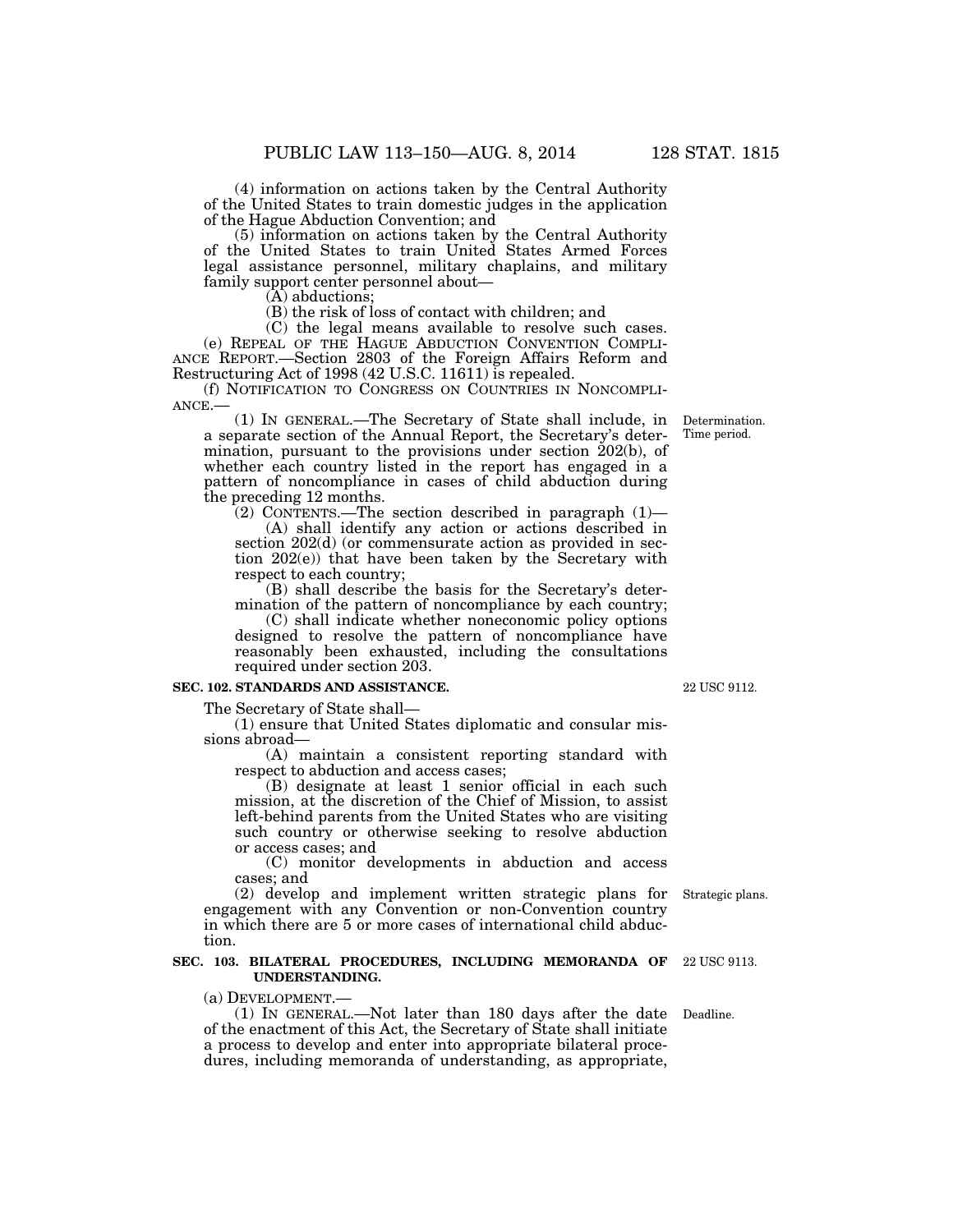with non-Convention countries that are unlikely to become Convention countries in the foreseeable future, or with Convention countries that have unresolved abduction cases that occurred before the Hague Abduction Convention entered into force with respect to the United States or that country.

(2) PRIORITIZATION.—In carrying out paragraph (1), the Secretary of State shall give priority to countries with significant abduction cases and related issues.

(b) ELEMENTS.—The bilateral procedures described in subsection (a) should include provisions relating to—

(1) the identification of—

(A) the Central Authority;

(B) the judicial or administrative authority that will promptly adjudicate abduction and access cases;

(C) the law enforcement agencies; and

(D) the implementation of procedures to ensure the immediate enforcement of an order issued by the authority identified pursuant to subparagraph (B) to return an abducted child to a left-behind parent, including by—

(i) conducting an investigation to ascertain the location of the abducted child;

(ii) providing protection to the abducted child after such child is located; and

(iii) retrieving the abducted child and making the appropriate arrangements for such child to be returned to the child's country of habitual residence;

(2) the implementation of a protocol to effectuate the return of an abducted child identified in an abduction case not later than 6 weeks after the application with respect to the abduction case has been submitted to the judicial or administrative authority, as applicable, of the country in which the abducted child is located;

(3) the implementation of a protocol for the establishment and protection of the rights of interim contact during pendency of abduction cases; and

(4) the implementation of a protocol to establish periodic visits between a United States embassy or consular official and an abducted child, in order to allow the official to ascertain the child's location and welfare.

22 USC 9114.

# **SEC. 104. REPORT TO CONGRESSIONAL REPRESENTATIVES.**

(a) NOTIFICATION.—The Secretary of State shall submit written notification to the Member of Congress and Senators, or Resident Commissioner or Delegate, as appropriate, representing the legal residence of a left-behind parent if such parent—

(1) reports an abduction to the Central Authority of the United States; and

(2) consents to such notification.

(b) TIMING.—At the request of any person who is a left-behind parent, including a left-behind parent who previously reported an abduction to the Central Authority of the United States before the date of the enactment of this Act, the notification required under subsection (a) shall be provided as soon as is practicable.

Deadline.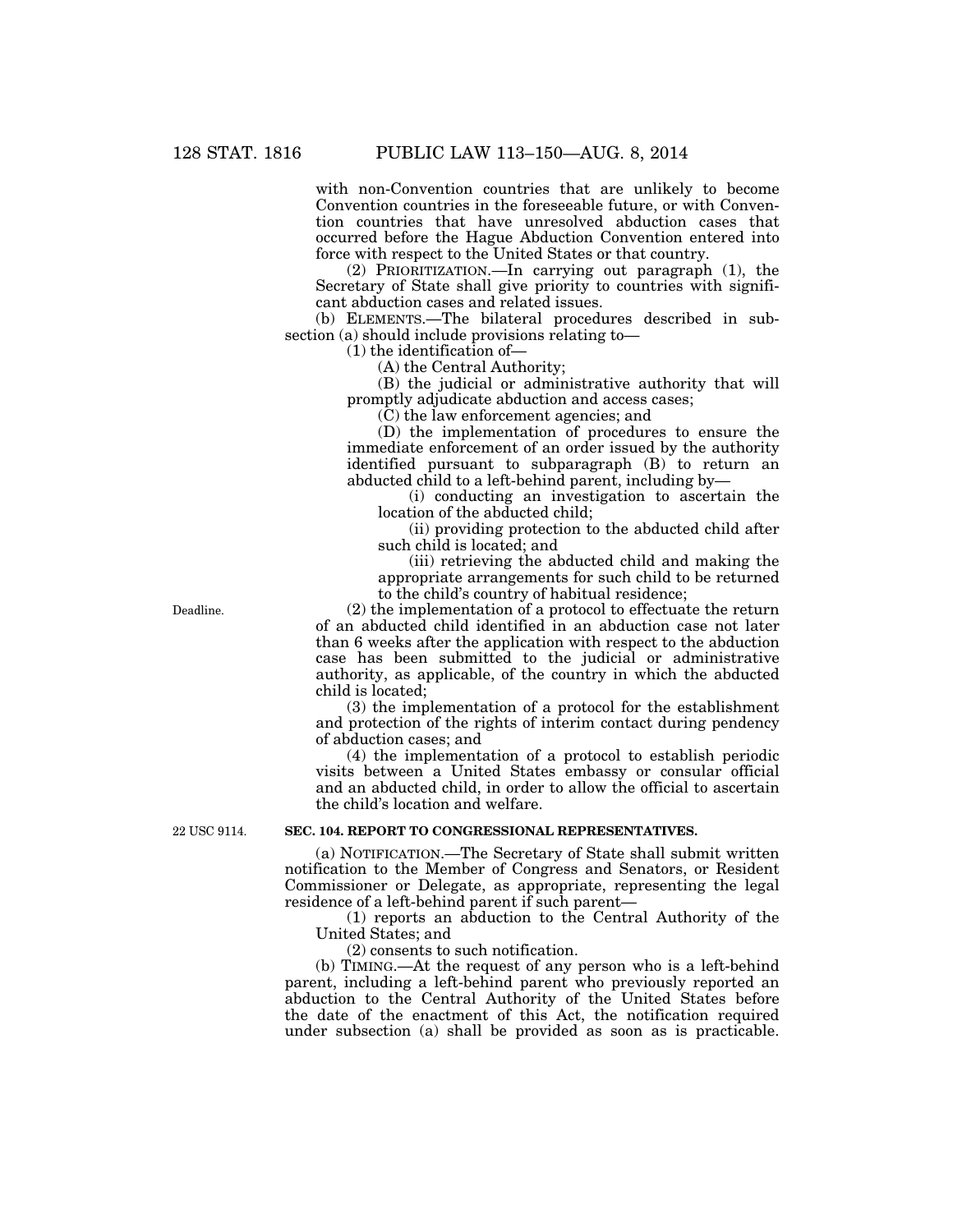# **TITLE II—ACTIONS BY THE SECRETARY OF STATE**

### **SEC. 201. RESPONSE TO INTERNATIONAL CHILD ABDUCTIONS.**

(a) UNITED STATES POLICY.—It is the policy of the United States—

(1) to promote the best interest of children wrongfully abducted from the United States by—

(A) establishing legal rights and procedures for their prompt return; and

(B) ensuring the enforcement of reciprocal international obligations under the Hague Abduction Convention or arrangements under bilateral procedures;

(2) to promote the timely resolution of abduction cases through 1 or more of the actions described in section 202; and

(3) to ensure appropriate coordination within the Federal Government and between Federal, State, and local agencies involved in abduction prevention, investigation, and resolution. (b) ACTIONS BY THE SECRETARY OF STATE IN RESPONSE TO UNRESOLVED CASES.—

(1) DETERMINATION OF ACTION BY THE SECRETARY OF STATE.—For each abduction or access case relating to a child whose habitual residence is in the United States that remains pending or is otherwise unresolved on the date that is 12 months after the date on which the Central Authority of the United States submits such case to a foreign country, the Secretary of State shall determine whether the government of such foreign country has failed to take appropriate steps to resolve the case. If the Secretary of State determines that such failure occurred, the Secretary should, as expeditiously as practicable—

(A) take 1 or more of the actions described in subsections (d) and (e) of section 202; and

(B) direct the Chief of Mission in that foreign country to directly address the resolution of the case with senior officials in the foreign government.

(2) AUTHORITY FOR DELAY OF ACTION BY THE SECRETARY OF STATE.—The Secretary of State may delay any action described in paragraph (1) if the Secretary determines that an additional period of time, not to exceed 1 year, will substantially assist in resolving the case.

(3) REPORT.—If the Secretary of State delays any action pursuant to paragraph (2) or decides not to take an action described in subsection (d) or (e) of section 202 after making the determination described in paragraph (1), the Secretary, not later than 15 days after such delay or decision, shall provide a report to the appropriate congressional committees that details the reasons for delaying action or not taking action, as appropriate.

(4) CONGRESSIONAL BRIEFINGS.—At the request of the appropriate congressional committees, the Secretary of State shall provide a detailed briefing, including a written report, if requested, on actions taken to resolve a case or the cause for delay.

(c) IMPLEMENTATION.—

Time period.

Time period.

22 USC 9121.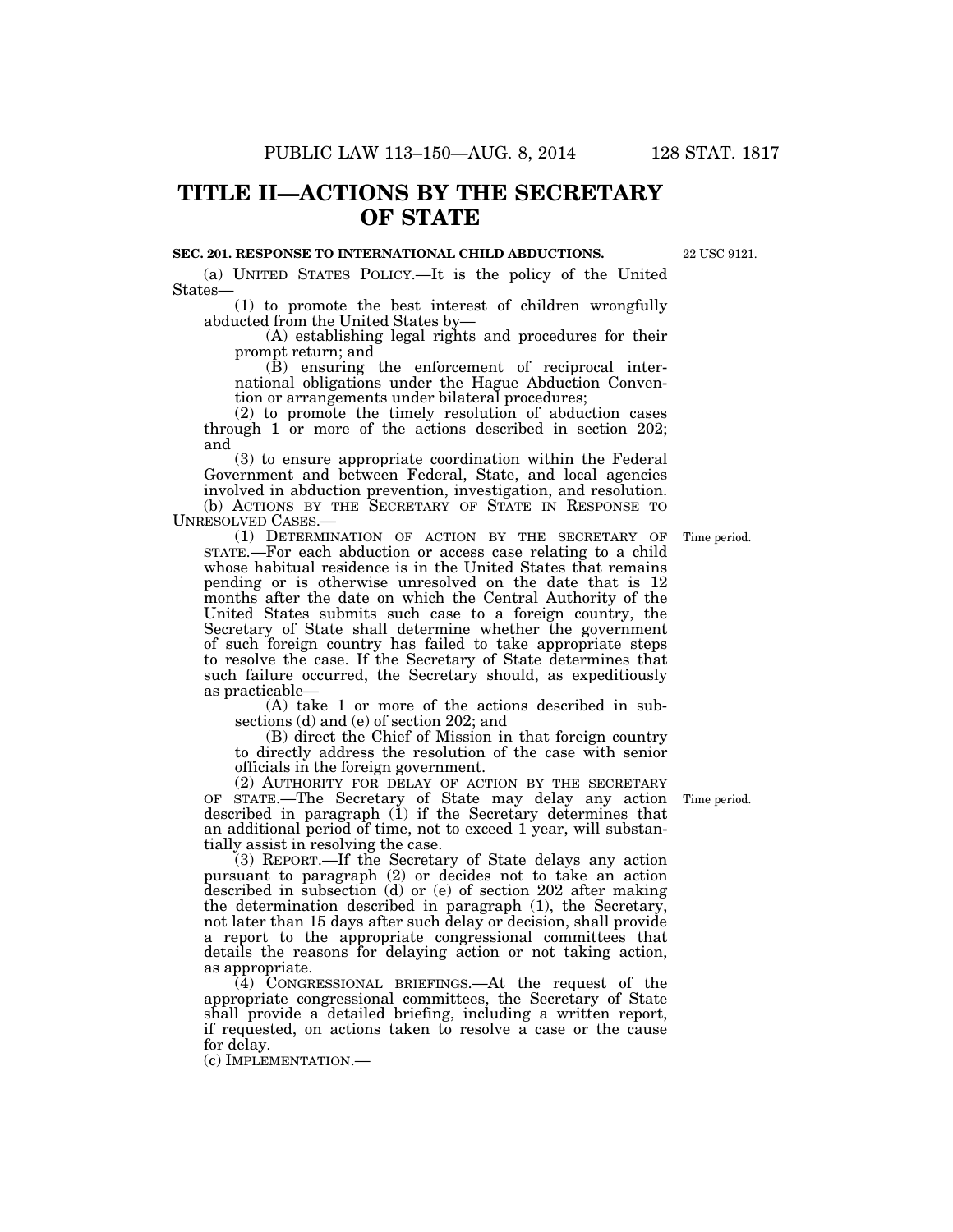(1) IN GENERAL.—In carrying out subsection (b), the Secretary of State should—

(A) take 1 or more actions that most appropriately respond to the nature and severity of the governmental failure to resolve the unresolved abduction case; and

(B) seek, to the fullest extent possible—

(i) to initially respond by communicating with the Central Authority of the country; and

(ii) if clause (i) is unsuccessful, to target subsequent actions—

(I) as narrowly as practicable, with respect to the agencies or instrumentalities of the foreign government that are responsible for such failures; and

(II) in ways that respect the separation of powers and independence of the judiciary of the country, as applicable.

(2) GUIDELINES FOR ACTIONS BY THE SECRETARY OF STATE.— In addition to the guidelines under paragraph (1), the Secretary of State, in determining whether to take 1 or more actions under paragraphs (5) through (7) of section 202(d) or section 202(e), shall seek to minimize any adverse impact on—

(A) the population of the country whose government is targeted by the action or actions;

(B) the humanitarian activities of United States and nongovernmental organizations in the country; and

(C) the national security interests of the United States.

22 USC 9122.

### **SEC. 202. ACTIONS BY THE SECRETARY OF STATE IN RESPONSE TO PATTERNS OF NONCOMPLIANCE IN CASES OF INTER-NATIONAL CHILD ABDUCTIONS.**

(a) RESPONSE TO A PATTERN OF NONCOMPLIANCE.—It is the policy of the United States—

(1) to oppose institutional or other systemic failures of foreign governments to fulfill their obligations pursuant to the Hague Abduction Convention or bilateral procedures, as applicable, to resolve abduction and access cases;

(2) to promote reciprocity pursuant to, and in compliance with, the Hague Abduction Convention or bilateral procedures, as appropriate; and

 $(3)$  to directly engage with senior foreign government officials to most effectively address patterns of noncompliance. (b) DETERMINATION OF COUNTRIES WITH PATTERNS OF NON-COMPLIANCE IN CASES OF INTERNATIONAL CHILD ABDUCTION.—

(1) ANNUAL REVIEW.—Not later than April 30 of each year, the Secretary of State shall—

(A) review the status of abduction and access cases in each foreign country in order to determine whether the government of such country has engaged in a pattern

of noncompliance during the preceding 12 months; and (B) report such determination pursuant to section 101(f).

(2) DETERMINATIONS OF RESPONSIBLE PARTIES.—The Secretary of State shall seek to determine the agencies or instrumentalities of the government of each country determined to have engaged in a pattern of noncompliance under paragraph (1)(A) that are responsible for such pattern of noncompliance—

Deadline.

Time period.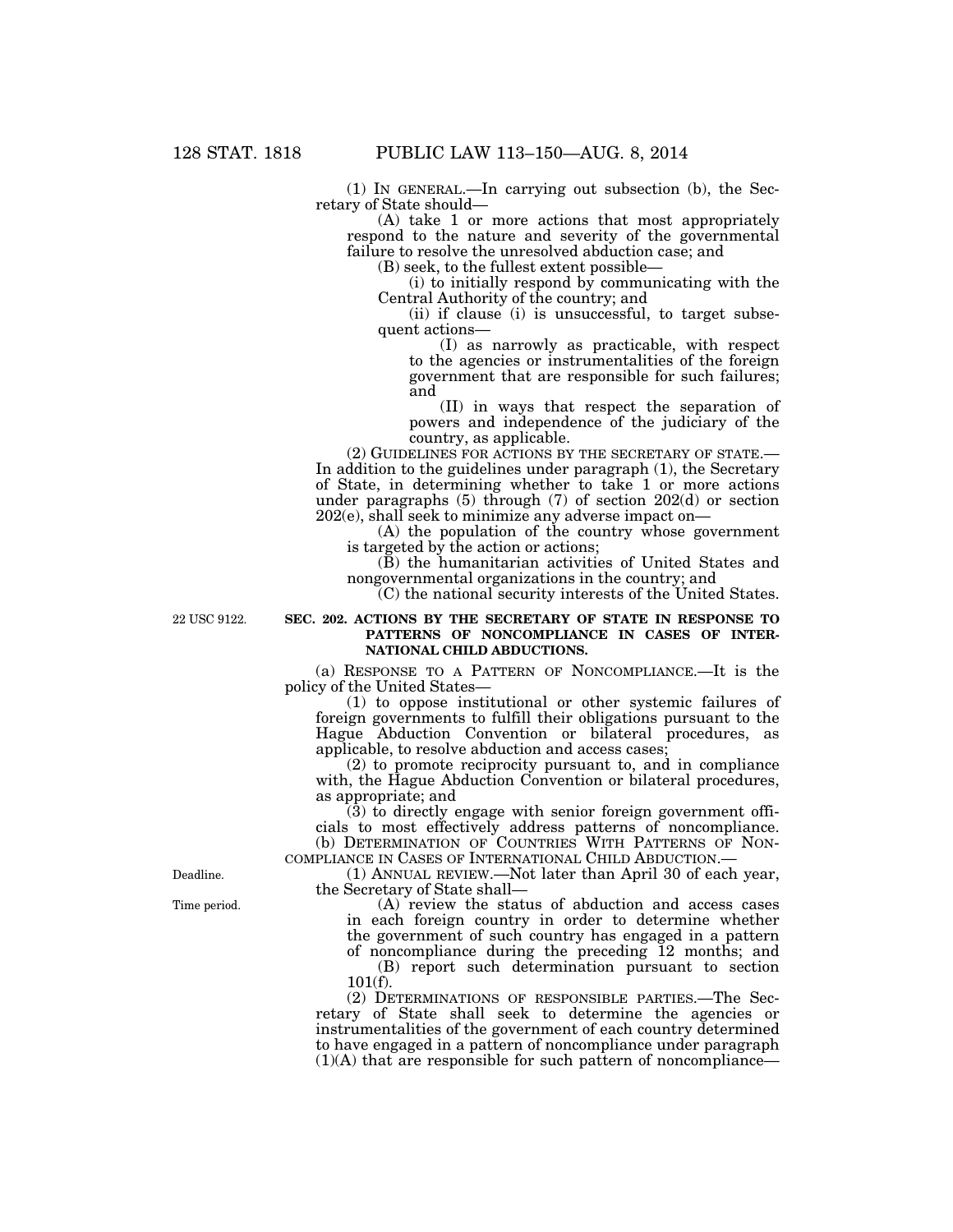(A) to appropriately target actions in response to such noncompliance; and

(B) to engage with senior foreign government officials to effectively address such noncompliance.

(c) ACTIONS BY THE SECRETARY OF STATE WITH RESPECT TO A COUNTRY WITH A PATTERN OF NONCOMPLIANCE.—

(1) IN GENERAL.—Not later than 90 days (or 180 days Deadlines. in case of a delay under paragraph (2)) after a country is determined to have been engaged in a pattern of noncompliance under subsection  $(b)(1)(A)$ , the Secretary of State shall—

(A) take 1 or more of the actions described in subsection (d);

(B) direct the Chief of Mission in that country to directly address the systemic problems that led to such determination; and

(C) inform senior officials in the foreign government of the potential repercussions related to such designation.

(2) AUTHORITY FOR DELAY OF ACTIONS BY THE SECRETARY OF STATE.—The Secretary shall not be required to take action under paragraph (1) until the expiration of a single, additional period of up to 90 days if, on or before the date on which the Secretary of State is required to take such action, the Secretary determines and certifies to the appropriate congressional committees that such additional period is necessary—

(A) for a continuation of negotiations that have been commenced with the government of a country described in paragraph (1) in order to bring about a cessation of the pattern of noncompliance by such country;

(B) for a review of corrective action taken by a country after the designation of such country as being engaged in a pattern of noncompliance under subsection  $(b)(1)(A);$ or

(C) in anticipation that corrective action will be taken by such country during such 90-day period.

(3) EXCEPTION FOR ADDITIONAL ACTION BY THE SECRETARY OF STATE.—The Secretary of State shall not be required to take additional action under paragraph (1) with respect to a country determined to have been engaged in a persistent pattern of noncompliance if the Secretary—

(A) has taken action pursuant to paragraph (5), (6), or (7) of subsection (d) with respect to such country in the preceding year and such action continues to be in effect;

(B) exercises the waiver under section 204 and briefs the appropriate congressional committees; or

(C) submits a report to the appropriate congressional Reports. committees that—

(i) indicates that such country is subject to multiple, broad-based sanctions; and

(ii) describes how such sanctions satisfy the requirements under this subsection.

(4) REPORT TO CONGRESS.—Not later than 90 days after the submission of the Annual Report, the Secretary shall submit a report to Congress on the specific actions taken against countries determined to have been engaged in a pattern of noncompliance under this section.

Time period. Determination. Certification.

Notification.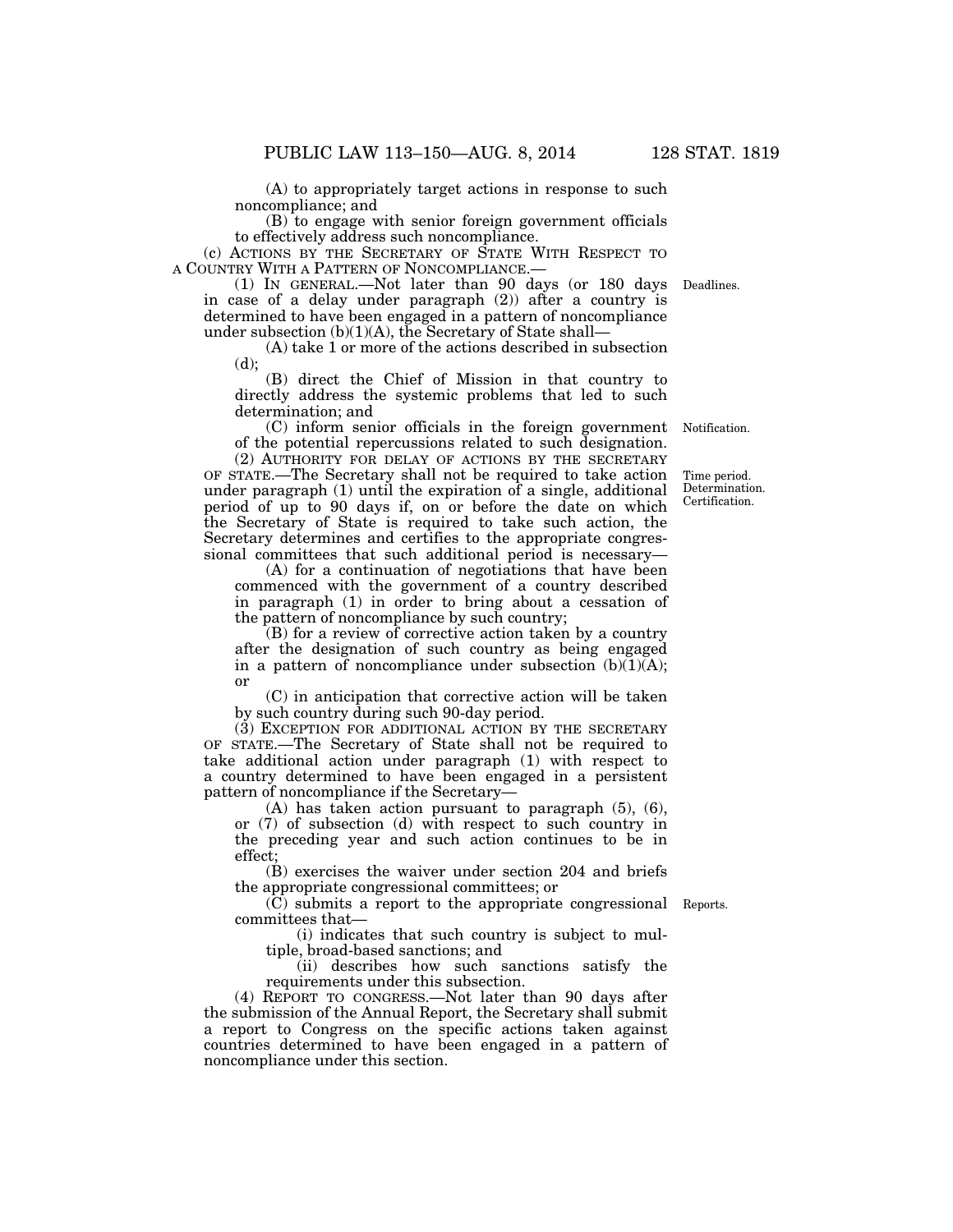(d) DESCRIPTION OF ACTIONS BY THE SECRETARY OF STATE IN HAGUE ABDUCTION CONVENTION COUNTRIES.—Except as provided in subsection (f), the actions by the Secretary of State referred to in this subsection are—

(1) a demarche;

(2) an official public statement detailing unresolved cases; (3) a public condemnation;

(4) a delay or cancellation of 1 or more bilateral working, official, or state visits;

(5) the withdrawal, limitation, or suspension of United States development assistance in accordance with section 116 of the Foreign Assistance Act of 1961 (22 U.S.C. 2151n);

(6) the withdrawal, limitation, or suspension of United States security assistance in accordance with section 502B of the Foreign Assistance Act of 1961 (22 U.S.C. 2304);

(7) the withdrawal, limitation, or suspension of assistance to the central government of a country pursuant to chapter 4 of part II of the Foreign Assistance Act of 1961 (22 U.S.C. 2346 et seq.; relating to the Economic Support Fund); and

(8) a formal request to the foreign country concerned to extradite an individual who is engaged in abduction and who has been formally accused of, charged with, or convicted of an extraditable offense.

(e) COMMENSURATE ACTION.—

(1) IN GENERAL.—Except as provided in subsection (f), the Secretary of State may substitute any other action authorized by law for any action described in subsection (d) if the Secretary determines that such action—

(A) is commensurate in effect to the action substituted; and

(B) would substantially further the purposes of this Act.

(2) NOTIFICATION.—If commensurate action is taken pursuant to this subsection, the Secretary shall submit a report to the appropriate congressional committees that—

(A) describes such action;

(B) explains the reasons for taking such action; and (C) specifically describes the basis for the Secretary's

determination under paragraph (1) that such action—

(i) is commensurate with the action substituted; and

(ii) substantially furthers the purposes of this Act. (f) RESOLUTION.—The Secretary of State shall seek to take all appropriate actions authorized by law to resolve the unresolved case or to obtain the cessation of such pattern of noncompliance, as applicable.

(g) HUMANITARIAN EXCEPTION.—Any action taken pursuant to subsection (d) or (e) may not prohibit or restrict the provision of medicine, medical equipment or supplies, food, or other lifesaving humanitarian assistance.

## **SEC. 203. CONSULTATIONS WITH FOREIGN GOVERNMENTS.**

As soon as practicable after the Secretary of State makes a determination under section 201 in response to a failure to resolve unresolved abduction cases or the Secretary takes an action under subsection (d) or (e) of section 202, based on a pattern of noncompliance, the Secretary shall request consultations with the government

Determination.

22 USC 9123.

Reports.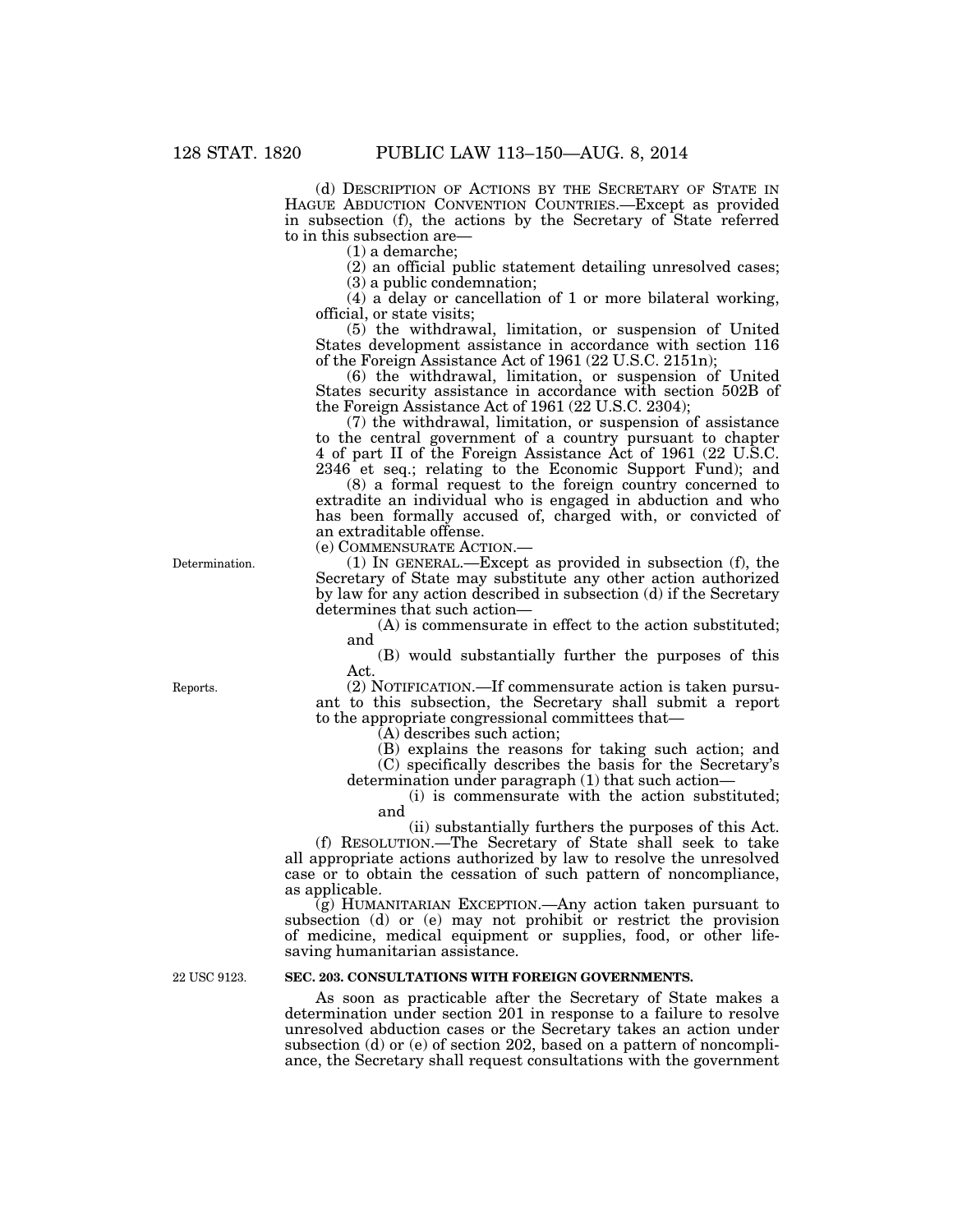of such country regarding the situation giving rise to such determination.

#### **SEC. 204. WAIVER BY THE SECRETARY OF STATE.**

(a) IN GENERAL.—Subject to subsection (b), the Secretary of State may waive the application of any of the actions described in subsections (d) and (e) of section 202 with respect to a country if the Secretary determines and notifies the appropriate congressional committees that— Notification.

(1) the government of such country—

(A) has satisfactorily resolved the abduction cases giving rise to the application of any of such actions; or (B) has ended such country's pattern of noncompliance;

or

(2) the national security interest of the United States requires the exercise of such waiver authority.

(b) CONGRESSIONAL NOTIFICATION.—Not later than the date Deadline. on which the Secretary of State exercises the waiver authority under subsection (a), the Secretary shall—

(1) notify the appropriate congressional committees of such waiver; and

(2) provide such committees with a detailed justification for such waiver, including an explanation of the steps the noncompliant government has taken—

(A) to resolve abductions cases; or

(B) to end its pattern of noncompliance.

(c) PUBLICATION IN FEDERAL REGISTER.—Subject to subsection (d), the Secretary of State shall ensure that each waiver determination under this section—

(1) is published in the Federal Register; or

(2) is posted on the Department of State website.

(d) LIMITED DISCLOSURE OF INFORMATION.—The Secretary of State may limit the publication of information under subsection (c) in the same manner and to the same extent as the President may limit the publication of findings and determinations described in section 654(c) of the Foreign Assistance Act of 1961 (22 U.S.C.  $2414(c)$ , if the Secretary determines that the publication of such information would be harmful to the national security of the United States and would not further the purposes of this Act.

## **SEC. 205. TERMINATION OF ACTIONS BY THE SECRETARY OF STATE.**

Any specific action taken under this Act or any amendment made by this Act with respect to a foreign country shall terminate on the date on which the Secretary of State submits a written certification to Congress that the government of such country—

(1) has resolved any unresolved abduction case that gave rise to such specific action; or

(2) has taken substantial and verifiable steps to correct such country's persistent pattern of noncompliance that gave rise to such specific action, as applicable.

Determination. Web posting.

22 USC 9125.

Certification.

Determination. 22 USC 9124.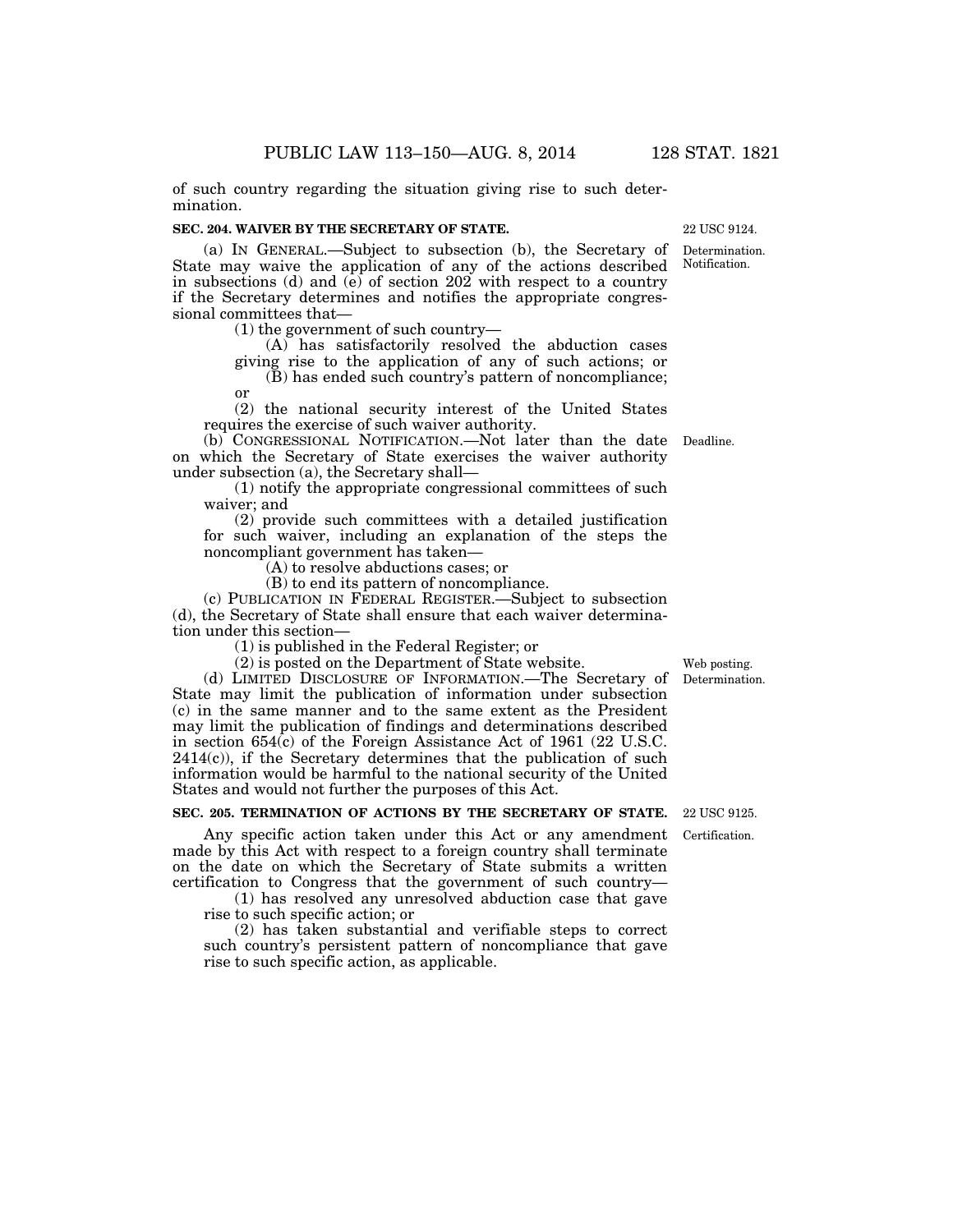# **TITLE III—PREVENTION OF INTERNATIONAL CHILD ABDUCTION**

## **SEC. 301. PREVENTING CHILDREN FROM LEAVING THE UNITED STATES IN VIOLATION OF A COURT ORDER.**

(a) IN GENERAL.—Subtitle C of title IV of the Homeland Security Act of 2002 (6 U.S.C. 231 et seq.) is amended by adding at the end the following:

6 USC 241.

# **''SEC. 433. PREVENTION OF INTERNATIONAL CHILD ABDUCTION.**

''(a) PROGRAM ESTABLISHED.—The Secretary, through the Commissioner of U.S. Customs and Border Protection (referred to in this section as 'CBP'), in coordination with the Secretary of State, the Attorney General, and the Director of the Federal Bureau of Investigation, shall establish a program that—

"(1) seeks to prevent a child (as defined in section  $1204(b)(1)$ of title 18, United States Code) from departing from the territory of the United States if a parent or legal guardian of such child presents a court order from a court of competent jurisdiction prohibiting the removal of such child from the United States to a CBP Officer in sufficient time to prevent such departure for the duration of such court order; and

 $(2)$  leverages other existing authorities and processes to address the wrongful removal and return of a child.

"(1) IN GENERAL.—The Secretary of State shall convene and chair an interagency working group to prevent international parental child abduction. The group shall be composed of presidentially appointed, Senate confirmed officials from—

''(A) the Department of State;

"(B) the Department of Homeland Security, including U.S. Customs and Border Protection and U.S. Immigration and Customs Enforcement; and

''(C) the Department of Justice, including the Federal Bureau of Investigation.

''(2) DEPARTMENT OF DEFENSE.—The Secretary of Defense shall designate an official within the Department of Defense—

''(A) to coordinate with the Department of State on international child abduction issues; and

''(B) to oversee activities designed to prevent or resolve international child abduction cases relating to active duty military service members.''.

(b) CLERICAL AMENDMENT.—The table of contents of the Homeland Security Act of 2002 (6 U.S.C. 101 note) is amended by adding after the item relating to section 432 the following:

''Sec. 433. Prevention of international child abduction.''.

### **SEC. 302. AUTHORIZATION FOR JUDICIAL TRAINING ON INTER-NATIONAL PARENTAL CHILD ABDUCTION.**

(a) IN GENERAL.—The Secretary of State, subject to the availability of appropriations, shall seek to provide training, directly or through another government agency or nongovernmental organizations, on the effective handling of parental abduction cases to the judicial and administrative authorities in countries—

(1) in which a significant number of unresolved abduction cases are pending; or

Establishment.

22 USC 9141.